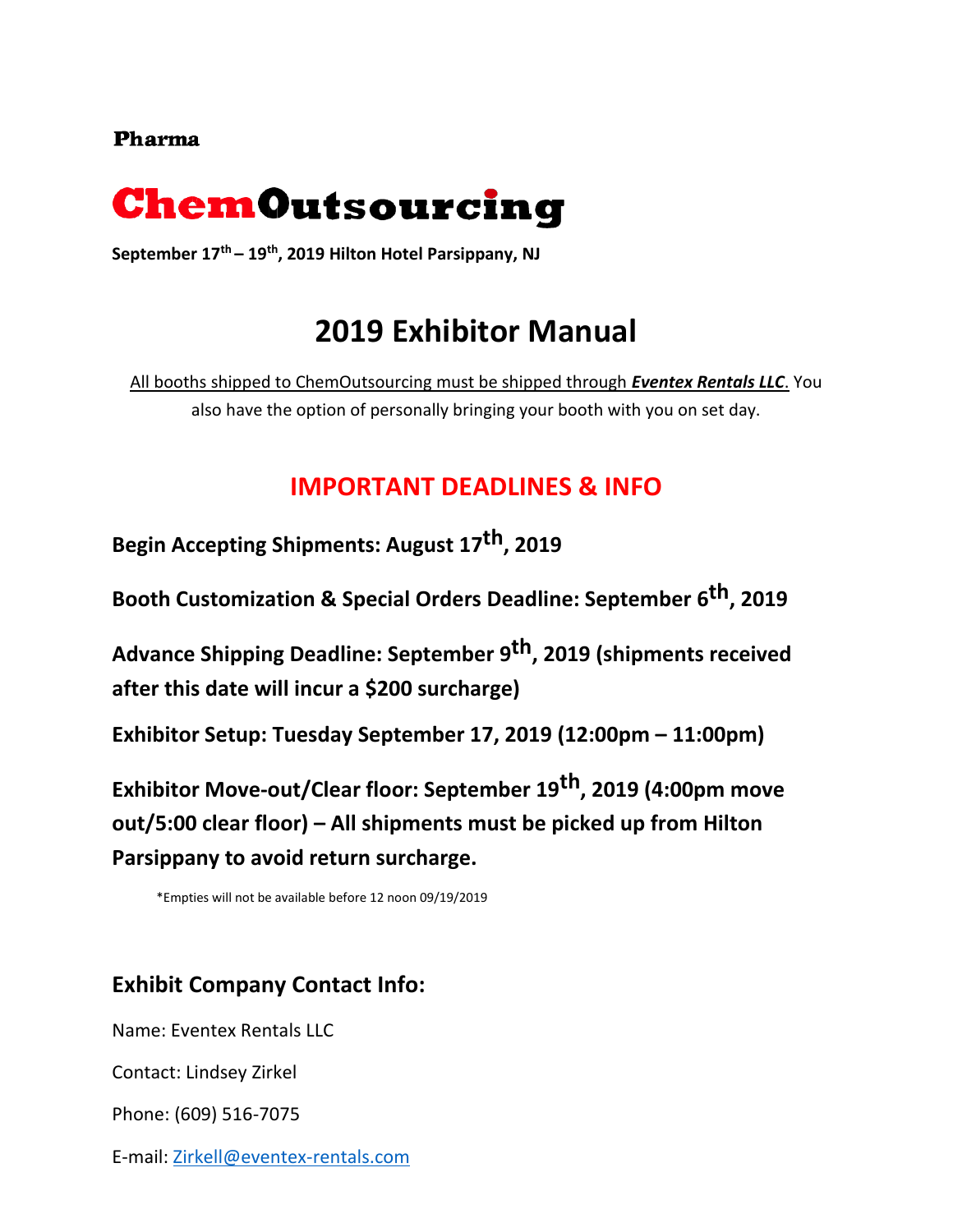Fax: (609) 489-4901

Eventex Rentals is prepared to receive your exhibition material. Our service includes: unloading and storing freight for up to (30) days, reloading and delivering freight to your booth, handling of empty containers and reloading freight to outbound carrier.

#### **What you need to do before shipping us your freight is listed below:**

- 1. Fill out Eventex Rentals Material Handling Form and Payment information and returnvia fax or email. DO NOT send your shipment before you receive confirmation that we received your Material Handling Form. We will deny any shipments for which we do not have documentation.
- 2. Arrange for the carrier of your choice to transport your materials.
- 3. Prepay for your shipment. Collect shipments will not be accepted.
- 4. Print and fill out conference labels for every item shipped (see below)

#### **Please fill out bill of lading and consign as follows:**

Chemoutsourcing Show

(Exhibit company name)

(Booth Number and contact person)

c/o Eventex Rentals LLC

726 Weehawkin Ave

Forked River, NJ 08731

Your 10' x 10' Exhibit Space includes the following:

- $\bullet$  (1) 6' x 2' skirted table
- (2) Chairs

\*\* If you require power for your booth electric can be ordered through the hotel. You will not have access to booth power until the hotel has received your order.

\*\* Shipments to the ChemOutsourcing show will be accepted in ADVANCE ONLY at Eventex Rentals LLC starting August  $17<sup>th</sup>$ , 2019 – September 13<sup>th</sup>, 2019. Hilton Parsippany will NOT accept any shipment sent directly to the hotel. This must be arranged through Eventex Rentals.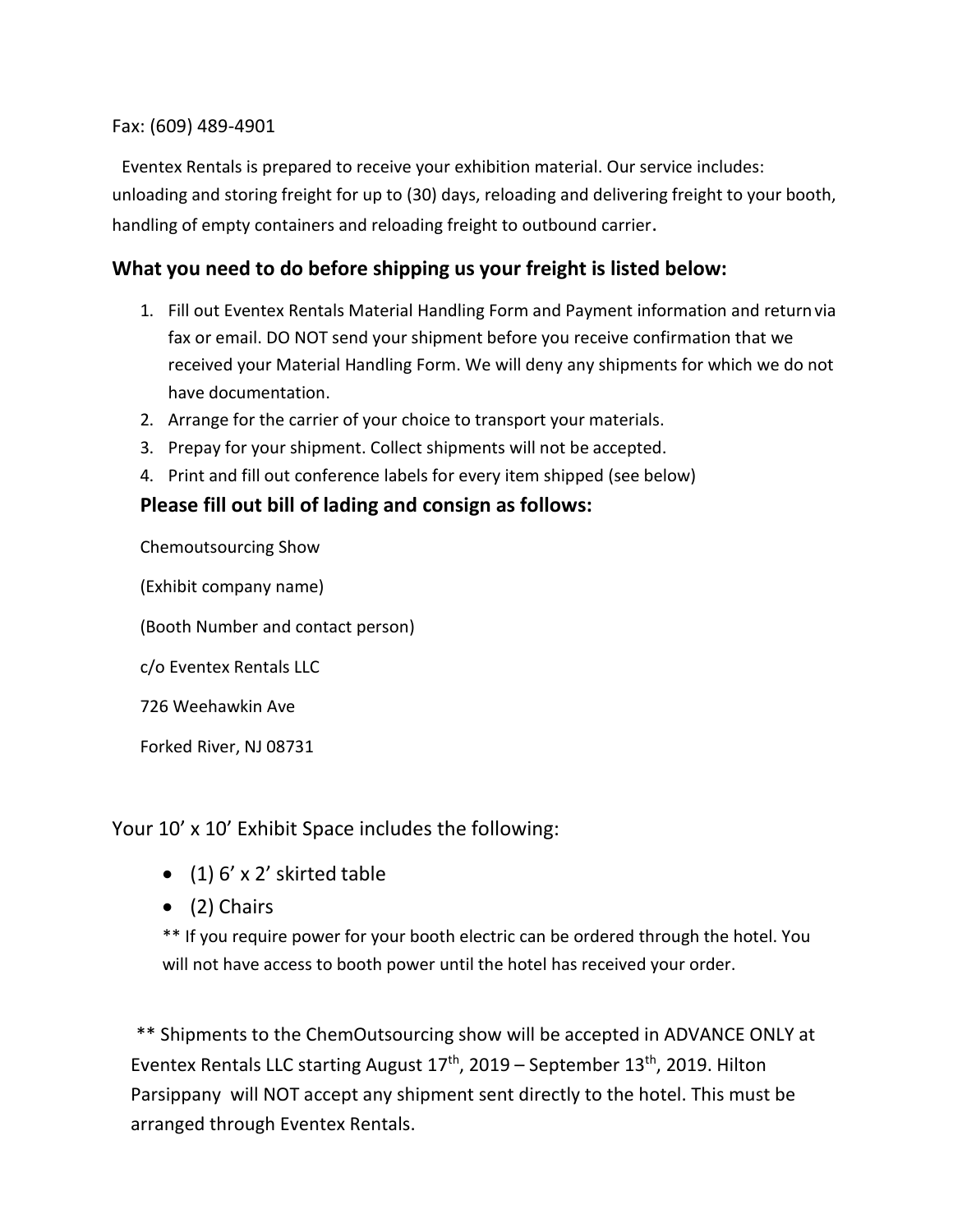# **Eventex Rentals LLC**

## **Material Handling Order Form**

| Booth #: ___________                                                                         |  |
|----------------------------------------------------------------------------------------------|--|
| <b>Calculated Estimated Materials Handling Charges</b>                                       |  |
| Our Shipment will be delivered to: () Eventex Rentals **                                     |  |
| We are shipping $\qquad$ lbs @ \$ _____ per 100 lbs. (200 lb minimum charge per<br>shipment) |  |
|                                                                                              |  |
| Late Arrival Surcharge (After Sept 13th)\$                                                   |  |
|                                                                                              |  |

# Handling Rates for Calculating Estimates:

|                          | <b>Package handling rates</b> - All packages handled are to be charged at<br>a flat rate per lb. (200lb min.) This indludes FedEx, DHL, UPS and all<br>global carriers. |
|--------------------------|-------------------------------------------------------------------------------------------------------------------------------------------------------------------------|
| Minimum Charge           | \$386.50                                                                                                                                                                |
| Per 100lbs               | \$193.25                                                                                                                                                                |
| Overtime delivery or     | \$150 surcharge each way                                                                                                                                                |
| pick up. (Before         |                                                                                                                                                                         |
| 8:30am and after 5:30pm) |                                                                                                                                                                         |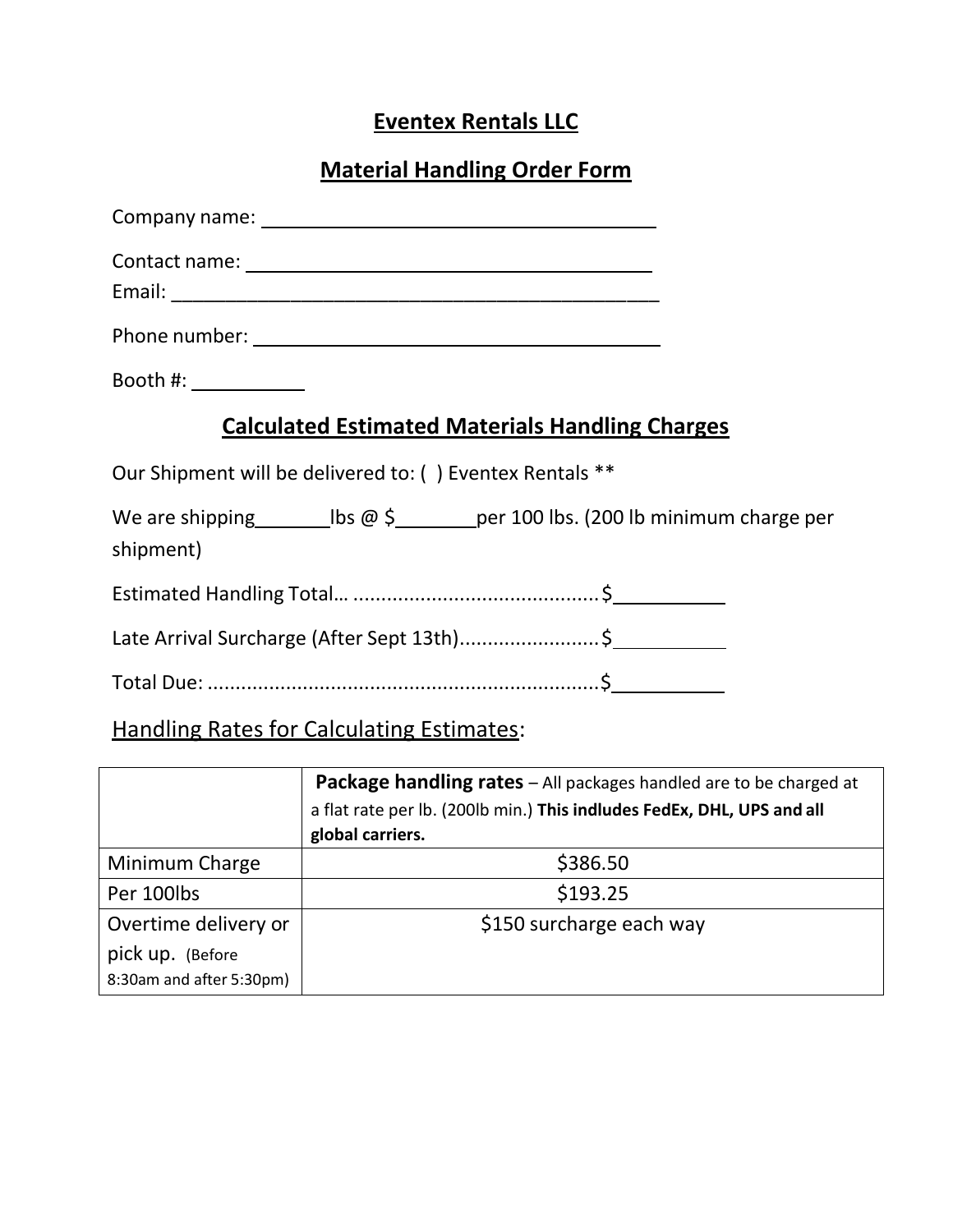**PLEASE NOTE**: \*\*This should apply to all shipments that do not require a forklift. If you require a forklift for your delivery please call us directly at (609) 516-7075 or email [zirkell@eventex-rentals.com](mailto:zirkell@eventex-rentals.com) to make special arrangements.

**Booth Accessories and Labor**: If you require any special orders or labor for the set of your booth please contact Lindsey at (609) 516-7075 or email [Zirkell@eventex-rentals.com](mailto:Zirkell@eventex-rentals.com) and we would be happy to coordinate these services for you.

**Outbound Shipments:** Below is a 'Close of Show' check list to be completed by exhibitor.

( ) Obtain, complete and return Outbound Material Handling form from Eventex Rentals (optional)

( ) Schedule and coordinate payment for outbound pick-up with the carrier or your choice to be picked up from Hilton Parsippany by 5:00pm on 09/19/2019. Any shipments left past this deadline will be forced back to our warehouse. Additional fees will be assessed.

( ) Make sure all items are packed and labeled clearly for your carrier.

#### **LIMITS OF LIABILITY**

We are not responsible for damages to uncrated materials, materials improperly packed or concealed damages.

- 1. We are not responsible for loss, theft, or disappearance of any materials improperly packed or concealed damages.
- 2. We are not responsible for loss, theft or disappearance of any materials before they are picked up from the exhibitor's booth for reloading after the show. Bills of lading will be checked at the time of actual pick-up and will be corrected.
- 3. We are not responsible for any loss, damage or delay due to free acts of god, strikes, lockouts or any other cause beyond our control.
- 4. Maximum recovery. If found liable for any loss Eventex Rentals sole and exclusivemaximum liability for loss or damage to exhibitors materials and exhibitors sole and exclusive remedy is limited to \$.50/lb or \$1,500, whichever is less.
- 5. We are not liable in any actual, potential or assumed loss of profits, revenues or collateral costs, which may result from any loss or damage to an exhibitors materials which maymake it impossible or impractical to exhibit it.
- 6. The consignment or delivery of a shipment to Eventex Rentals LLC by an exhibitoror shipping company on behalf of the exhibitor we shall construe as acceptance by the exhibitor of the terms and conditions set forth.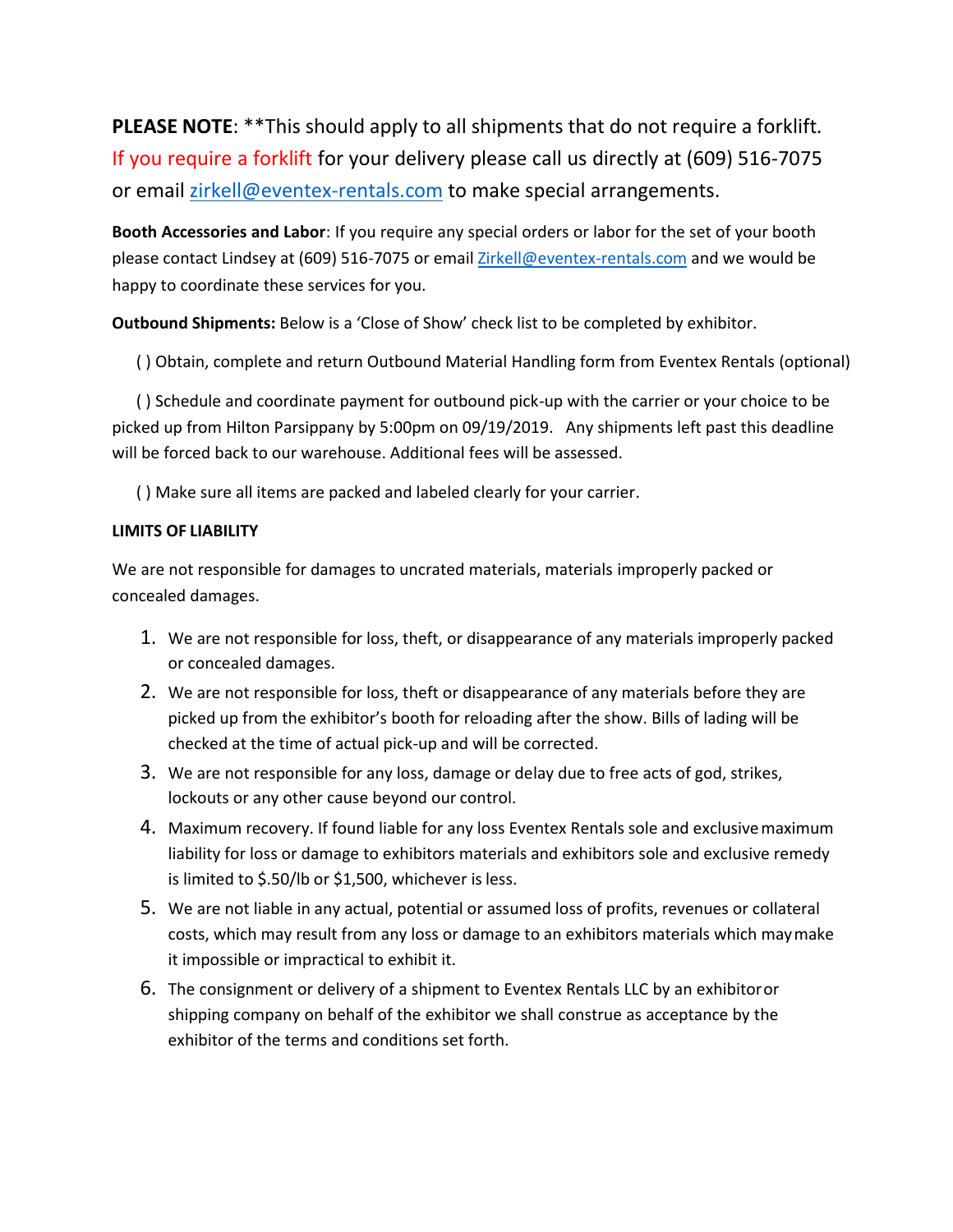- 7. It is understood the Eventex Rentals is not an insurer. Any insurance on materials would be purchased at the exhibitor's sole responsibility and discretion. Exhibitor agrees to provide Eventex Rentals with any with a release of subrogation to the extent of any insurance settlement received.
- 8. Claims for Loss MUST be submitted to Eventex Rentals immediately at the show. There is a 30 day limit from the close of show for all claims. Maximum recovery of\$1,500/shipment.
- 9. JURISDICTION/ARBITRATION: This contract shall be construed under the laws of the State of New Jersey without giving effect to its conflict of laws rules. Exclusive venue for all disputes arising out of or relative to this contract shall reside in a court of competent jurisdiction in Ocean County, New Jersey. Notwithstanding anything herein to the contrary, any controversy or claim arising out of or relating to this Contract, or the breach thereof, shall be settled by arbitration administered by the American Arbitration Association in accordance with its Commercial Arbitration Rules and judgment of the aware rendered by the arbitration(s) may be entered by any court having jurisdiction thereof.
- 10.INDEMNIFICATION: Exhibitor agrees to indemnify and forever hold harmless Eventex andits employees, directors, officers, and against from and against any and all demands, claims, causes of action, fines, penalties, damage (including consequential), liabilities, judgments, and expenses (including but not limited to reasonable attorneys' fees and investigation costs) on account of personal injury, death, or damage to or loss of property or profits arising out of contributed to by any of the following:
	- Exhibitor's negligent supervision of any labor secured through Eventex, or the negligent supervision of such labor by any of exhibitor's employees, agents, representatives, customers, invitees and/or any exhibitor appointed contractors(EAC);
	- Exhibitor's negligence, willful misconduct, or deliberate act, or negligence, willful misconduct, or deliberate act of exhibitor's employees, agents, representatives, customers, invitees and/or any exhibitor appointed contractors (EACP at the show or exposition to which this Contract related, including but not limited to themisuse, improper use, unauthorized alteration, or negligent handling of Eventex's equipment.
	- Exhibitor's violation of Federal, State, County of Local ordinances;
	- Exhibitor's violation of show regulations and/or rules as published and set forth by facility and/or show management.
- 11.WAIVER & RELEASE: Exhibitor, as a materials part of consideration to Eventex for material handling services, waives and releases all claims against Eventex with respect to allmatters for which Eventex has disclaimed liability pursuant to the provisions of this Contract.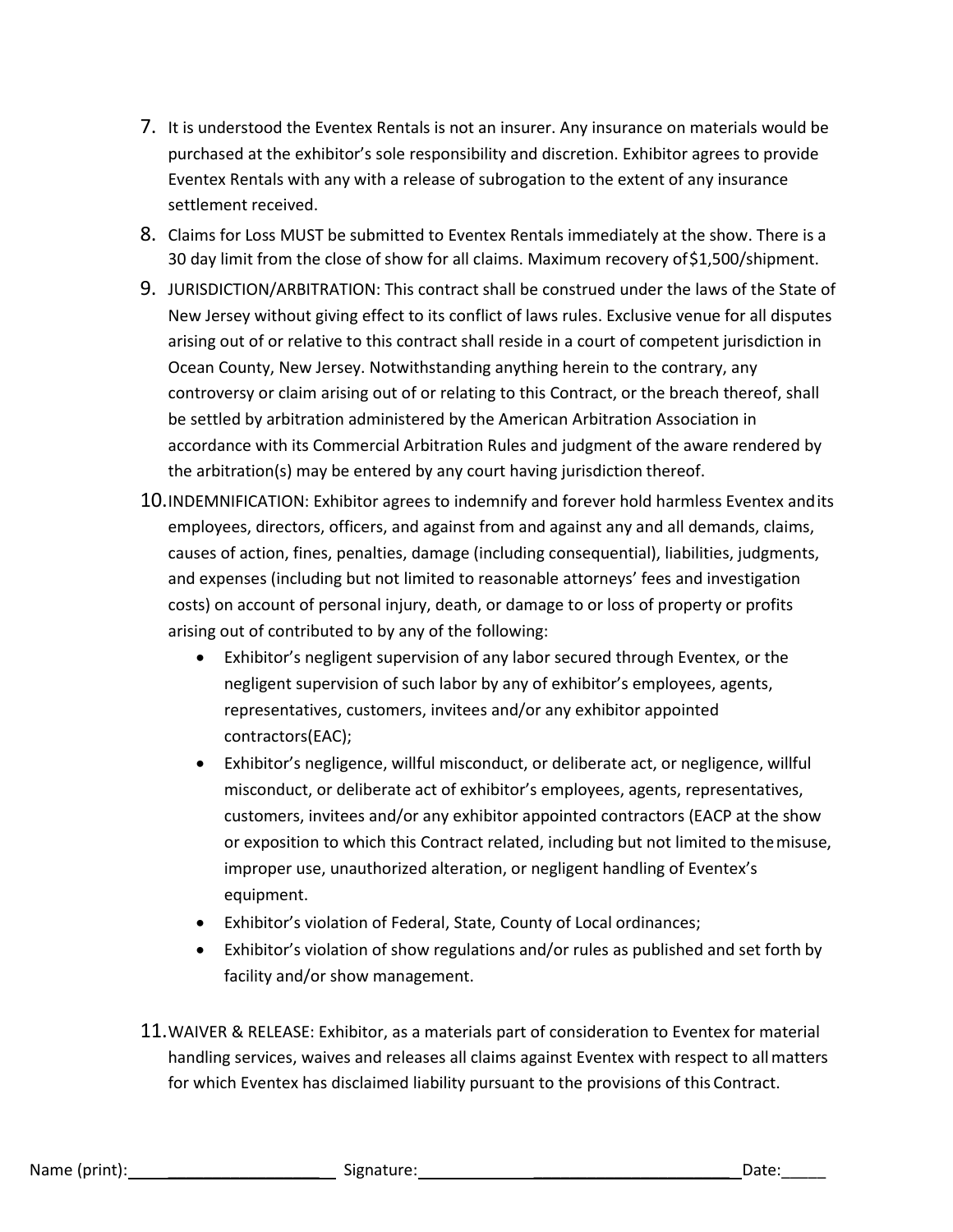# Payment Authorization Form

(please print)

| Company:             | Booth #:       |
|----------------------|----------------|
| Address:             |                |
|                      |                |
| <b>Contact Name:</b> | Contact Phone: |
| Contact Email:       | Contact Fax:   |

Calculated Estimated Total \$

| Eventex Rentals LLC requires credit card payment as the only acceptable form of                                                                                                                                                                                                         |                       |
|-----------------------------------------------------------------------------------------------------------------------------------------------------------------------------------------------------------------------------------------------------------------------------------------|-----------------------|
| <b>payment.</b> Your signature on this Payment Authorization Form denotes                                                                                                                                                                                                               |                       |
| acceptance of all terms and conditions included within this service contract.                                                                                                                                                                                                           |                       |
| Amex / Visa / Mastercard (circle one)                                                                                                                                                                                                                                                   |                       |
| Credit Card Number: Management Credit Card Number:                                                                                                                                                                                                                                      |                       |
|                                                                                                                                                                                                                                                                                         |                       |
| 3 Digit Security Code: (4 Digits Amex)                                                                                                                                                                                                                                                  |                       |
|                                                                                                                                                                                                                                                                                         |                       |
|                                                                                                                                                                                                                                                                                         |                       |
|                                                                                                                                                                                                                                                                                         |                       |
|                                                                                                                                                                                                                                                                                         |                       |
| ** The cardholder named above hereby authorizes Eventex Rentals LLC to charge my credit card for the actual cost of the services estimated<br>above and any additional service and amount, including but not limited to, labor to install or dismantle booth, and or material handling. |                       |
|                                                                                                                                                                                                                                                                                         | Date: $\qquad \qquad$ |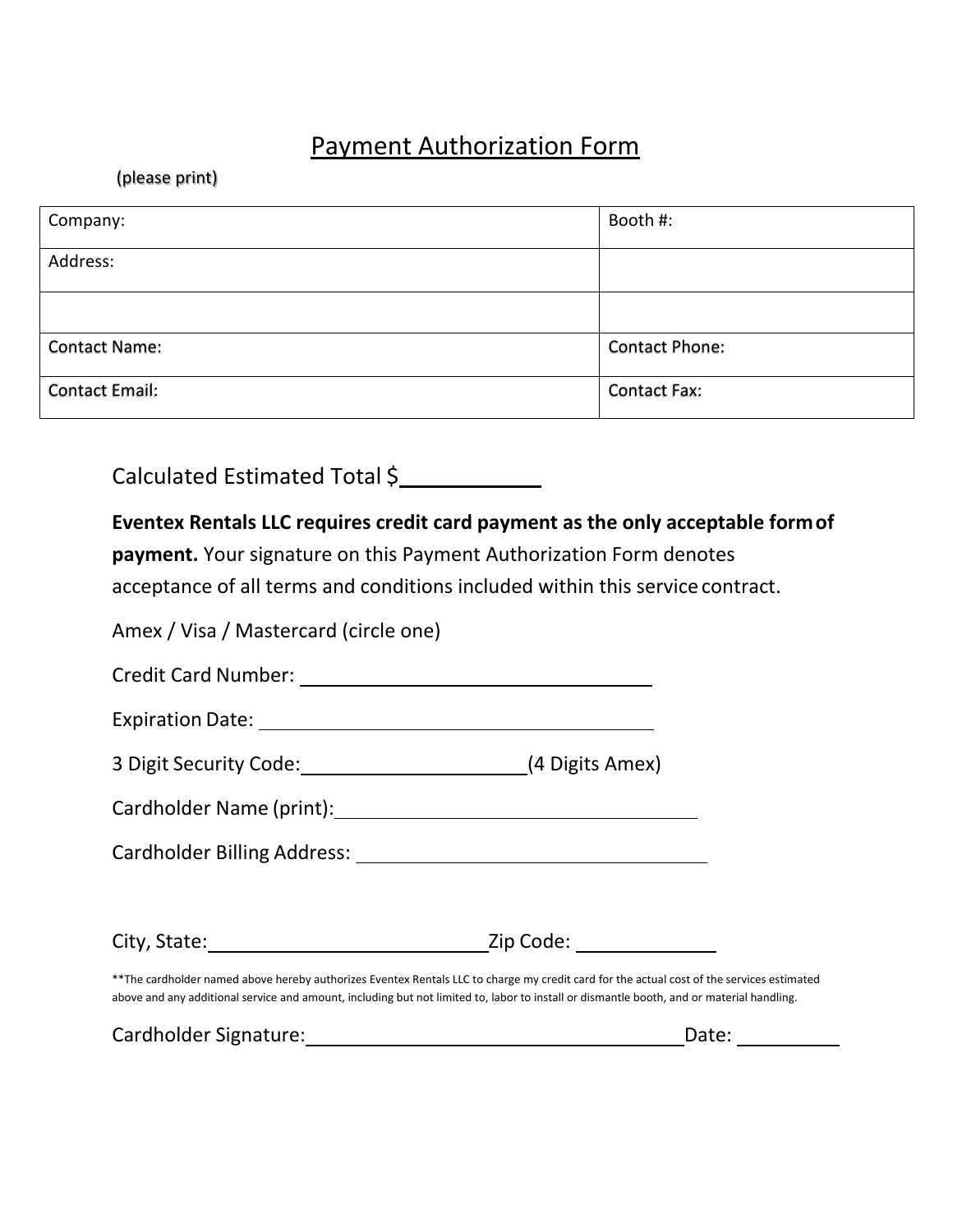# **CHEM OUTSOURCING 2019**

**Exhibitor label**

**Company:**

**Contact Name/Number:** 

**Booth number:** 

**Box # /** 

-----------------------------------------------------------------------------------------------

# **CHEM OUTSOURCING 2019**

**Exhibitor label**

**Company:**

**Contact Name/Number:** 

**Booth number:** 

**Box # /**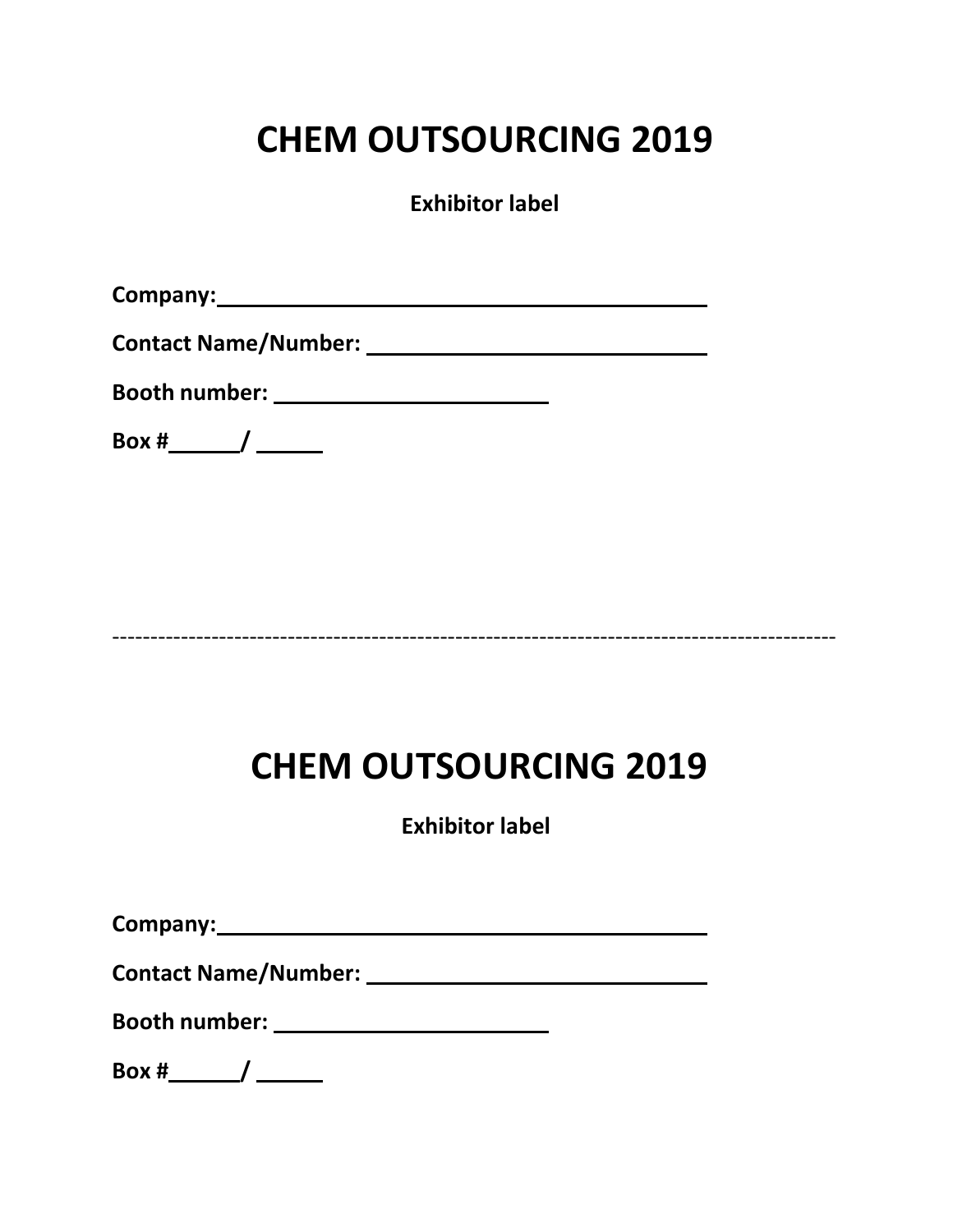### **Vendor Order Form**

#### **Audio Visual, Furniture & Labor**

#### **P: (609) 516-7075 E: [Zirkell@eventex-rentals.com](mailto:Zirkell@eventex-rentals.com) F: (609) 489-4901**

| Item                                         | <b>Price</b>    | <b>Late Orders</b> | <b>Full Show</b> | <b>Full Show</b>     | <b>Line Cost</b> |
|----------------------------------------------|-----------------|--------------------|------------------|----------------------|------------------|
|                                              | per day         | Per Day (after     | <b>Price</b>     | <b>Price Late</b>    |                  |
|                                              |                 | 09/06/2019)        |                  | <b>Orders (after</b> |                  |
|                                              |                 |                    |                  | 09/06/2019)          |                  |
| <b>Audio Visual</b>                          |                 |                    |                  |                      |                  |
| 6' or 8' Tripod Screen                       | \$75X           | \$105 X(           | \$225            | \$300                |                  |
|                                              |                 | days               |                  |                      |                  |
|                                              | days            |                    |                  |                      |                  |
| <b>LCD Projector</b>                         | \$350X          | \$500 X(           | \$1,000          | \$1,200              |                  |
|                                              |                 | days               |                  |                      |                  |
|                                              | days            |                    |                  |                      |                  |
| <b>DVD Player</b>                            | \$75X           | \$100 X(           | \$225            | \$300                |                  |
|                                              |                 | days               |                  |                      |                  |
|                                              | days            |                    |                  |                      |                  |
| 19"-21" LCD Monitor                          | \$140 X         | \$165 X(           | \$400            | \$450                |                  |
|                                              |                 | days               |                  |                      |                  |
| 42" Plasma                                   | days<br>\$450 X | \$525 X(           | \$1,100          | \$1,250              |                  |
|                                              |                 | days               |                  |                      |                  |
|                                              | days            |                    |                  |                      |                  |
| <b>Laptop Computer</b>                       | \$200 X         | \$300 X(           | \$500            | \$600                |                  |
|                                              |                 | days               |                  |                      |                  |
|                                              | days            |                    |                  |                      |                  |
| Desktop PC w/ monitor, wireless              | \$250X          | \$300 X(           | \$650            | \$750                |                  |
| keyboard and speakers.                       |                 | days               |                  |                      |                  |
|                                              | days            |                    |                  |                      |                  |
| Small PA system w/ microphone                | \$300 X         | \$400 X(           | \$900            | \$1,000              |                  |
|                                              |                 | days               |                  |                      |                  |
|                                              | days            |                    |                  |                      |                  |
| <b>Wireless Handheld or Lavaliere</b>        | \$100 X         | \$150 X(           | \$200            | \$250                |                  |
| Microphone                                   |                 | days               |                  |                      |                  |
|                                              | days            |                    |                  |                      |                  |
| <b>Labor / Furniture</b>                     |                 |                    |                  |                      |                  |
| Exhibit Set-up & Breakdown (Basic            |                 |                    |                  |                      |                  |
| pop up booth) *please contact if you         | N/A             | N/A                | \$280            | \$350                |                  |
| require an in-depth set/strike.              |                 |                    |                  |                      |                  |
| Furniture & Misc. Please inquire if you      |                 |                    |                  |                      |                  |
| would like to view the full furniture kit of |                 |                    |                  |                      |                  |
| available items. Items can be custom         |                 |                    |                  |                      |                  |
| ordered, below are just a few commonly       |                 |                    |                  |                      |                  |
| ordered items. All orders MUST be            |                 |                    |                  |                      |                  |